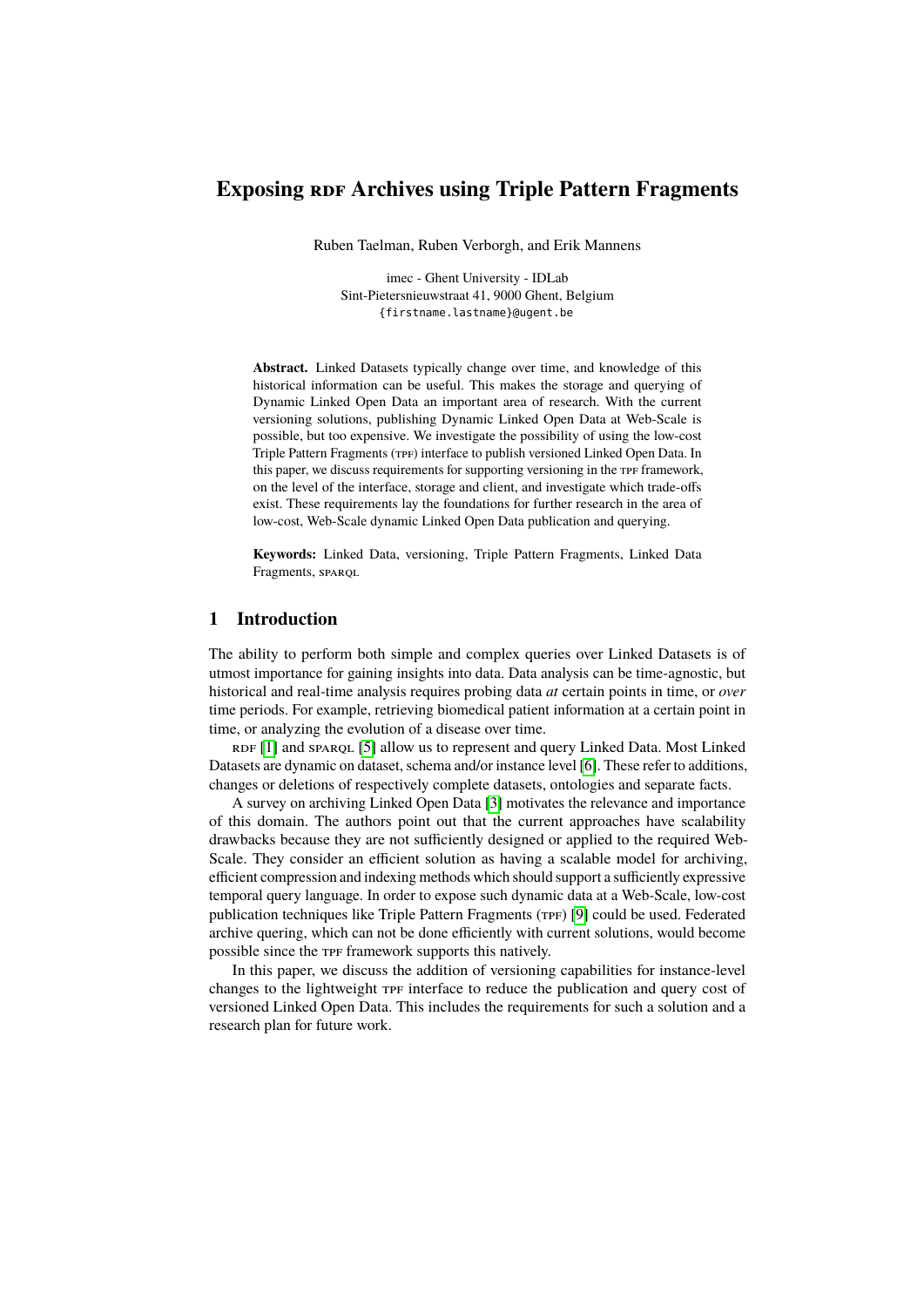2 Ruben Taelman et al.

## **2 Related Work**

A survey about archiving Linked Open Data [\[3\]](#page-3-3) categorizes instance-level archive solutions into three non-orthogonal storage strategies.

- 1. The *Independent copies* (ic) approach creates a separate instantiations of datasets for each change or set of changes.
- 2. The *Change-based* (CB) approach instead only stores changes between versions.
- 3. The *Timestamp-based* (TB) approach stores the temporal validity of facts.

Five foundational non-orthogonal query atoms for querying archiving systems were introduced [\[4\]](#page-3-5).

- 1. *Version materialization* (vm) retrieves data using queries targeted at a single version.
- 2. *Delta materialization* (DM) retrieves query result differences between two versions.
- 3. *Version query* (vq) annotates query results with the versions in which they are valid.
- 4. *Cross-version join* (cv) joins the results of two queries between versions.
- 5. *Change materialization* (cm) returns a list of versions in which a given query produces consecutively different results.

Triple Pattern Fragments (TPF) [\[9\]](#page-3-4) is framework based on a rest interface for querying Linked Data. It was introduced as an alternative to expensive sparqu endpoints. The TPF interface only allows single triple pattern queries, where linked pages contain the resulting triples. Full sparce queries are evaluated by clients, which split them into triple pattern queries, sending those to the server, and joining the results together locally.

## **3 Requirements**

In order to add versioning support to  $TF$ , we place requirements on the server interface, the server's internal storage model and the client that interacts with the interface.

#### **3.1 Interface**

The server interface influences the server load when publishing Linked Data archives. More complex interfaces lead to a higher number of possible requests and a lower level of cacheability. The tpf interface has parameters for triple pattern *subject*, *predicate* and *object*. In order to support the five foundational archive query atoms, this interface needs to be extended. It is however not required to support every one of these query atoms separately, since clients could derive some from others, at the cost of additional computation. For example,  $DM$  queries can be resolved using a vm interface by performing two vm queries and calculating the difference in results.

When extending a the interface for vm queries, we can expose a list of all available versions as reponse metadata or through a separate control. These versions could either directly link to interfaces at different versions [\[8\]](#page-3-6) or those versions can be used as input to an extended interface with a *version* parameter. For example, a request for s1 p1 ? to version 5 using the second method could be http://example.org?s=s1&p=p1&version =5. dm queries similarly require a *version\_initial* and *version\_final* parameter to define the version range over which differences should be retrieved. A version query does not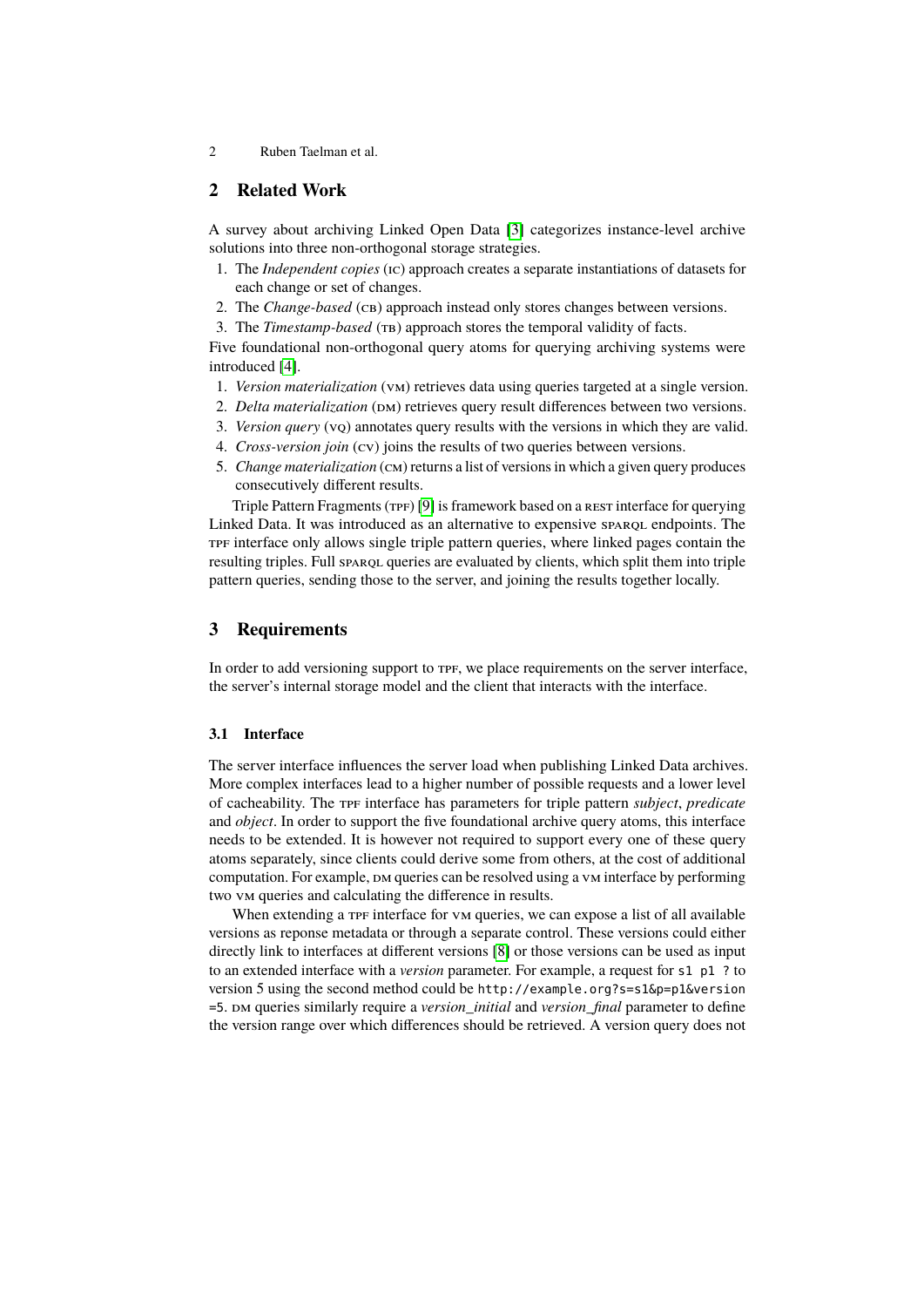require direct changes to the interface, since all results are directly annotated with the versions in which they are valid [\[7\]](#page-3-7). cv queries need two times the set of parameters for vm queries, where the two sets define the queries to be joined server-side. cm requires a separate interface with parameters for a single triple pattern, which returns a list of versions for which the given triple pattern produces consecutively different results.

The choice of supported query atoms is a trade-off in server-client load, which can be illustrated using the Linked Data Fragments axis [\[9\]](#page-3-4). For a low client effort, it would be ideal for the server to support all five query atoms, leading to a higher server effort. If a low server effort is desired, only one of the first four query atoms should be supported, since the client can calculate any other query based on that.

#### **3.2 Storage**

Behind the server interface, there has to be a storage solution that is able to handle chosen query atoms. ic, cb and tb are three approaches for building such a storage solution.

Experimental results show that there exists a trade-off between the storage strategy, query efficiency and storage size [\[4\]](#page-3-5). If for example only vm queries are required, the ic policy might be selected if storage size is not an issue. Otherwise, the TB or a hybrid ic-cb approach might be more appropriate at the cost of an increase in server complexity.

Inspired by the classification of complexity for storage policies [\[3\]](#page-3-3), Table [1](#page-2-0) shows qualitative levels of complexity for each query atom. This shows that the supported query atoms at the tpf interface influence the complexity of the storage strategy.

#### **3.3 Client**

A TPF client should be able to understand the extended TPF server interface. For query atoms that are not supported on the server interface, the client should be able to simulate these using one or more supported query atoms. This simulation has a cost in terms of request count and computation, as shown in Tables [2](#page-2-0) and [3.](#page-2-0) This shows that the choice of supported query atoms on the server will have an impact on the client query efficiency.

Users must be able to interact with one or more versions. This can be done by adding temporal query capabilities to the  $\tau$ PF client using archiving  $[6]$  or stream query languages [\[2\]](#page-3-8). Or by automatically selecting appropriate versions to query against.

<span id="page-2-0"></span>

|                        | IC                                                                                                                              | $CB$ TB                     |  |                                                                                                                                                                                            |               | VM DM VO CV CM   |                     |  |  |  |                                                                                                                                  |  | VM DM VQ CV CM |  |           |  |
|------------------------|---------------------------------------------------------------------------------------------------------------------------------|-----------------------------|--|--------------------------------------------------------------------------------------------------------------------------------------------------------------------------------------------|---------------|------------------|---------------------|--|--|--|----------------------------------------------------------------------------------------------------------------------------------|--|----------------|--|-----------|--|
| <b>VM</b>              |                                                                                                                                 |                             |  |                                                                                                                                                                                            | $VM$   $1$    |                  | $n \quad 1 \quad 1$ |  |  |  | VM                                                                                                                               |  |                |  |           |  |
| <b>DM</b>              |                                                                                                                                 |                             |  |                                                                                                                                                                                            | $DM \mid 2$   |                  |                     |  |  |  | DM                                                                                                                               |  |                |  | $\bullet$ |  |
| VQ                     |                                                                                                                                 | $\bullet$ $\bullet$ $\circ$ |  |                                                                                                                                                                                            | VO –          | $\boldsymbol{n}$ | $n \quad 1 \quad n$ |  |  |  | $\mathbf{v}\mathbf{o}$                                                                                                           |  |                |  |           |  |
| $\mathbf{C}\mathbf{V}$ |                                                                                                                                 |                             |  |                                                                                                                                                                                            | $CV$ 2 2n 1 1 |                  |                     |  |  |  | $CV \mid \mathbf{0}$                                                                                                             |  |                |  |           |  |
| $CM$ 0 0               |                                                                                                                                 |                             |  |                                                                                                                                                                                            |               |                  |                     |  |  |  | $\mathbf{CM} \begin{bmatrix} n & n & 1 & n & 1 \end{bmatrix}$ $\mathbf{CM} \begin{bmatrix} 0 & 0 & 0 \end{bmatrix}$ $\mathbf{O}$ |  |                |  |           |  |
|                        | <b>Table 1:</b> Complexity (low $\bigcirc$ , <b>Table 2:</b> The number of queries <b>Table 3:</b> Complexity (low $\bigcirc$ , |                             |  |                                                                                                                                                                                            |               |                  |                     |  |  |  |                                                                                                                                  |  |                |  |           |  |
|                        |                                                                                                                                 |                             |  | $\mathbf{u} = \mathbf{u} + \mathbf{v} + \mathbf{v}$ , and $\mathbf{u} = \mathbf{v} + \mathbf{v}$ , and $\mathbf{u} = \mathbf{v} + \mathbf{v}$ , and $\mathbf{v} = \mathbf{v} + \mathbf{v}$ |               |                  |                     |  |  |  |                                                                                                                                  |  |                |  |           |  |

medium **()**, high  $\bullet$  for evalu- required for evaluating **query** medium **()**, high  $\bullet$  for evaluatating **query atoms (rows)** on **atoms (rows)** using other query ing **query atoms (rows)** using storage policies (columns).

atoms (columns).

**Table 3:** Complexity (low  $\bigcirc$ , other query atoms (columns).